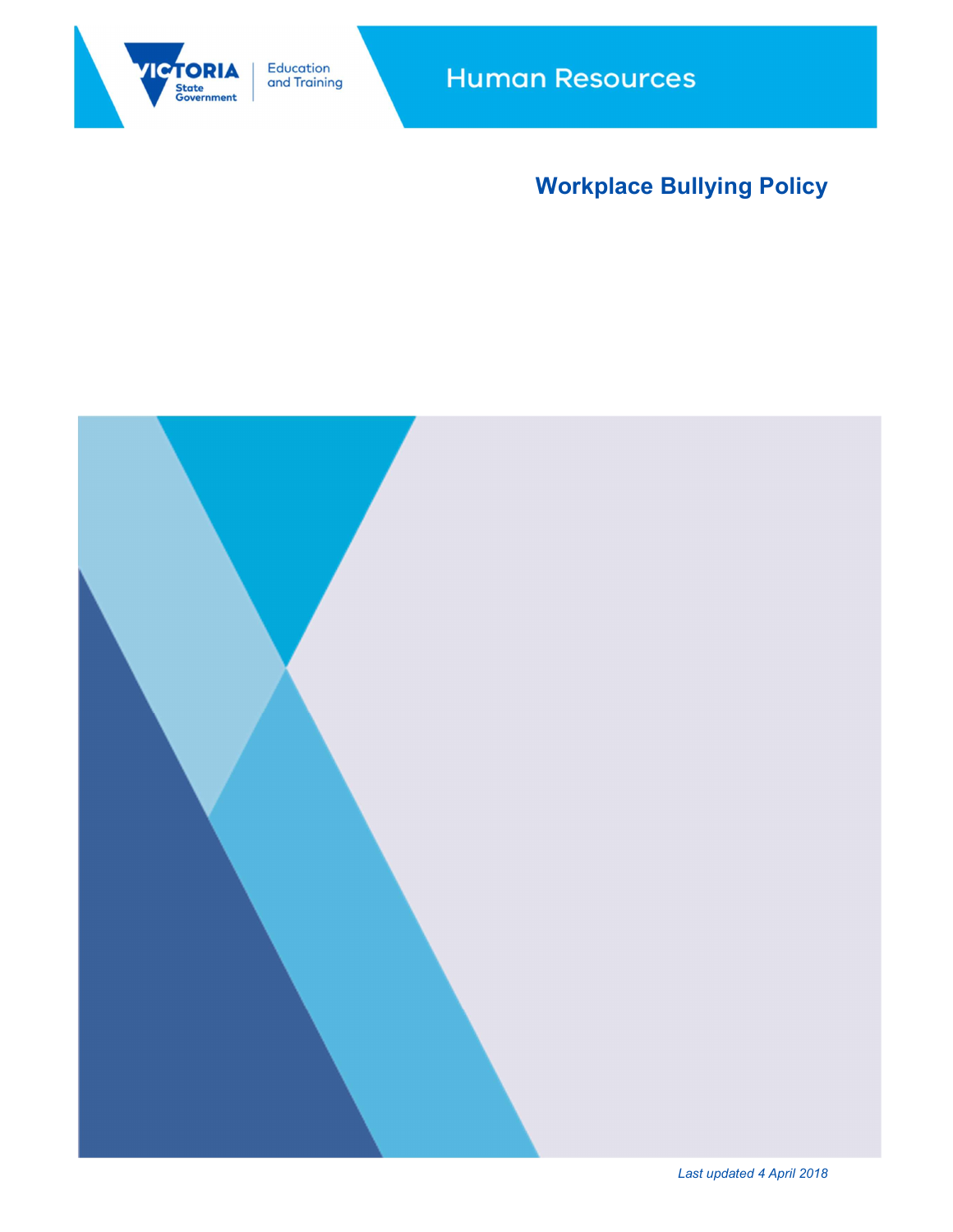# **CONTENTS**

| $\mathbf{1}$ . |  |
|----------------|--|
| 2.             |  |
| 3.             |  |
| 3.1            |  |
| 3.2            |  |
| 4.             |  |
| 4.1            |  |
| 4.2            |  |
| 4.3            |  |
| 5.             |  |
| 6.             |  |
| $\mathbf{7}$ . |  |
| 8.             |  |
| 9.             |  |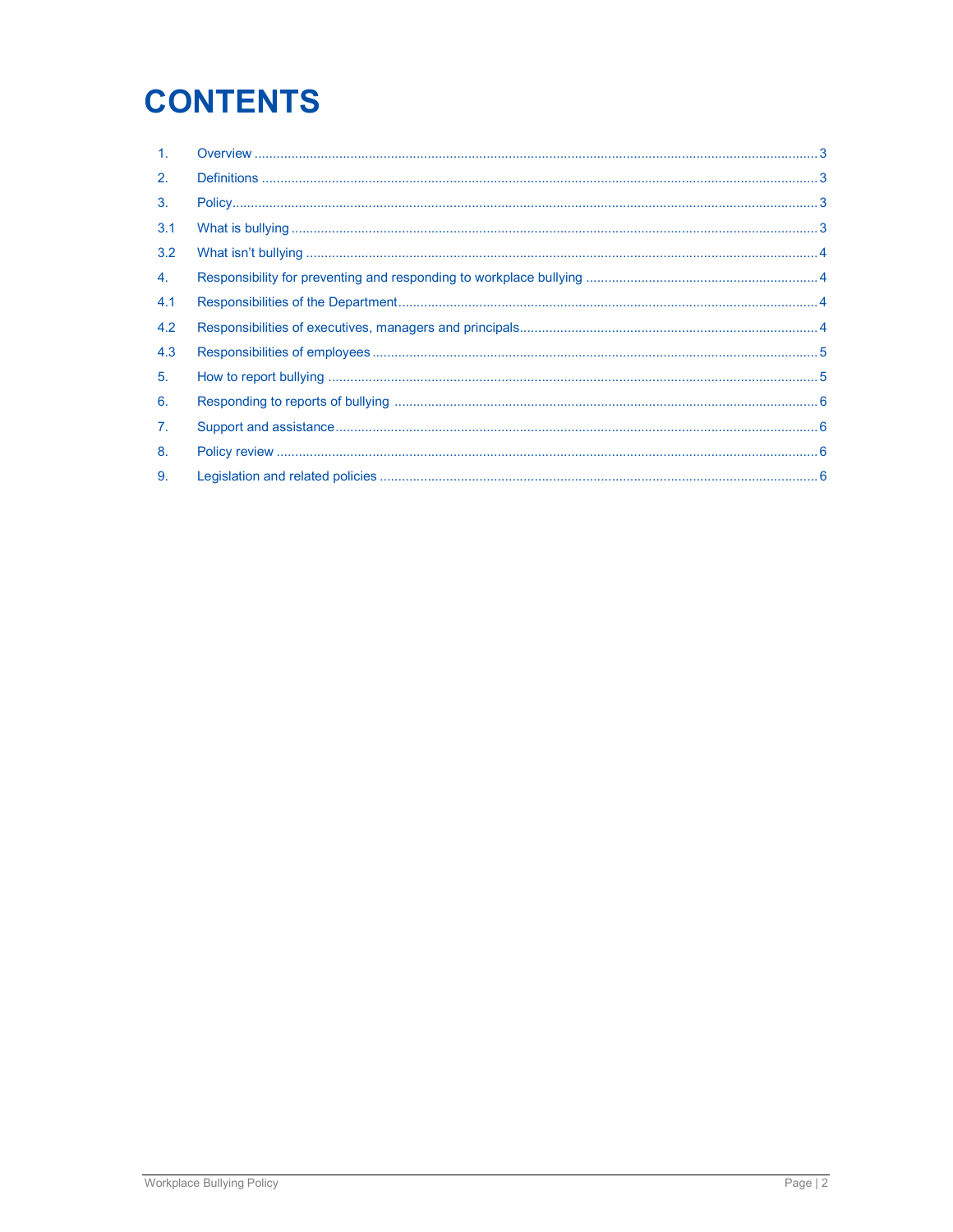#### 1. Overview

The purpose of this Policy is to outline the processes by which the Department of Education and Training (the Department) prevents and responds to workplace bullying. It applies to all employees of the Department and contractors engaged by the Department who carry out work in or for schools, central and regional offices.

This Policy is not applicable to students in Victorian government schools. All schools should develop a student bullying prevention policy which provide students with a safe learning environment where the risk of harm is minimised and they feel physically and emotionally secure.

#### 2. Definitions

Bullying is defined as repeated, unreasonable behaviour directed towards or from an employee or group of employees that creates a risk to health and safety.

Employees refers to a person employed by the Department either ongoing, fixed term or casual and whether full-time or part-time.

Health and safety refers to risk to the mental and/or physical health and wellbeing of a person.

Managers include principals in schools.

Repeated behaviour refers to the persistent nature of the behaviour and can involve a range of behaviours over time.

Unreasonable behaviour means behaviour that a reasonable person, having considered the circumstances, would see as unreasonable, including behaviour that is victimising, humiliating, intimidating or threatening.

Workplace refers to any Department premises or facilities where Department business is conducted. The workplace is not restricted to our physical work space. The workplace:

- extends beyond the physical boundaries of the workplace
- extends beyond the set times of work
- includes interaction with other organisations and the public (where the individual may be seen as representing the organisation – e.g. in uniform, online social media platforms, etc)
- includes interaction between employees in a social context ie. Christmas parties, fundraisers and employees farewells. It may also include interactions outside of work  $-$  e.g.  $-$  a workmate's barbeque), especially if it impacts on relationships and behaviours within the workplace.

The workplace can extend to any situation where there is interaction with people at work (especially when the interaction has a negative impact on relationships at work)

# 3. Policy

The Department is committed to providing a safe working environment without risks to health where all employees are treated with dignity and respect. Bullying will not be tolerated in any of the Department's workplaces.

#### 3.1 What is bullying

For the purpose of this Policy, bullying is repeated, unreasonable behaviour directed towards or from an employee or group of employees that creates a risk to health, safety and wellbeing.

Bullying may be either direct or indirect and can be carried out verbally, physically or in writing (e.g. via email, social media, instant messaging and text messaging). Some examples of behaviour that may amount to bullying include:

- abusive, aggressive or intimidating conduct
- making belittling or humiliating comments
- spreading malicious rumours or misinformation
- teasing or practical jokes
- deliberately excluding someone from work-related activities or events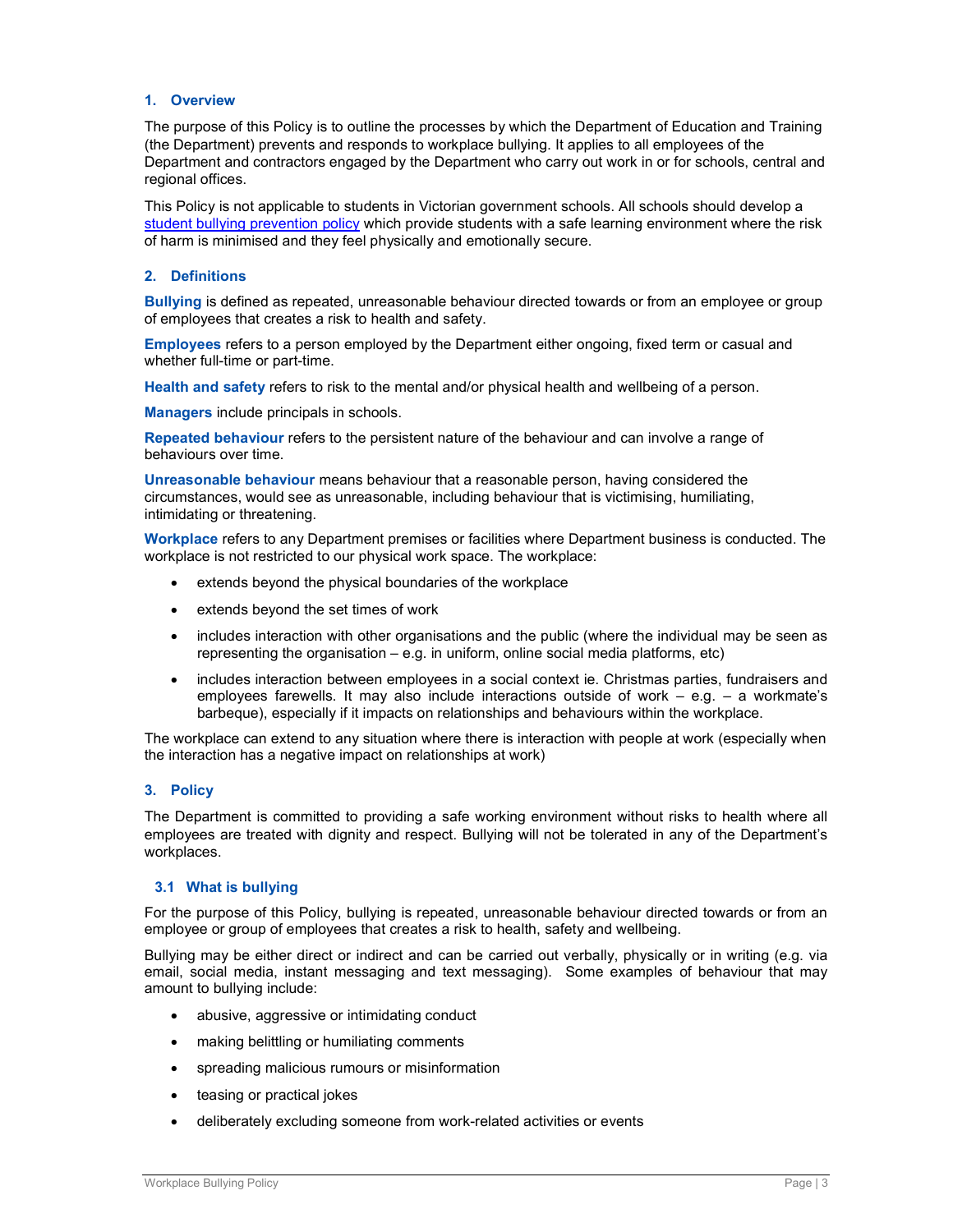- unreasonable work expectations, including providing excessive or insufficient workload or setting work below or beyond a worker's skill level
- withholding or denying access to information or resources necessary to perform work functions
- displaying offensive material
- pressure to behave in an inappropriate manner.

In some cases, bullying behaviors may amount to a criminal offence in Victoria. Bullying is contrary to both the Department's Values and the Victorian Public Sector Values and may lead to action under the Guidelines for Managing Complaints, Misconduct and Unsatisfactory Performance (Teaching) (Public Service).

### 3.2 What isn't bullying

Reasonable management actions carried out in a reasonable manner do not constitute bullying. Some examples of reasonable management action includes:

- setting reasonable performance goals, standards and deadlines
- allocating work
- rostering and allocating working hours
- failing to select and promote an employee, or informing an employee that their performance is unsatisfactory, in accordance with the Department's policies
- taking action in relation to unsatisfactory work performance i.e. disciplinary action, or terminating employment.

#### 4. Responsibility for preventing and responding to workplace bullying

#### 4.1 Responsibilities of the Department

The Department recognises its obligations under Occupational Health and Safety Act 2004 to provide and maintain a safe working environment. The Department is committed to:

- Ensuring that there are clear processes are in place for raising grievances and complaints
- clearly communicating and promoting these processes amongst staff
- monitoring the implementation of this Policy
- identifying potential risk factors and taking prompt, reasonable action to minimise those risks including:
	- $\circ$  managing organisational change in an inclusive and participatory way e.g. consult with employees affected as early as possible and develop and maintain effective communication throughout the change process
	- $\circ$  implementing work systems to prevent the risk of bullying and review and evaluate those work systems e.g. review resource availability and seek feedback from employees through the People Matter Survey and School Climate Survey
	- o promoting positive working relationships in the Department's workplaces
- ensuring the accessible provision of information and training as necessary to support the effective implementation of this Policy
- reviewing the Policy every two years or earlier, as required and communicating any changes or updates to the Policy across the workforce

#### 4.2 Responsibilities of executives, managers and principals

It is the role of executives, managers and principals to:

- promote and model the Department's Values
- understand what constitutes bullying and know how to prevent or respond to bullying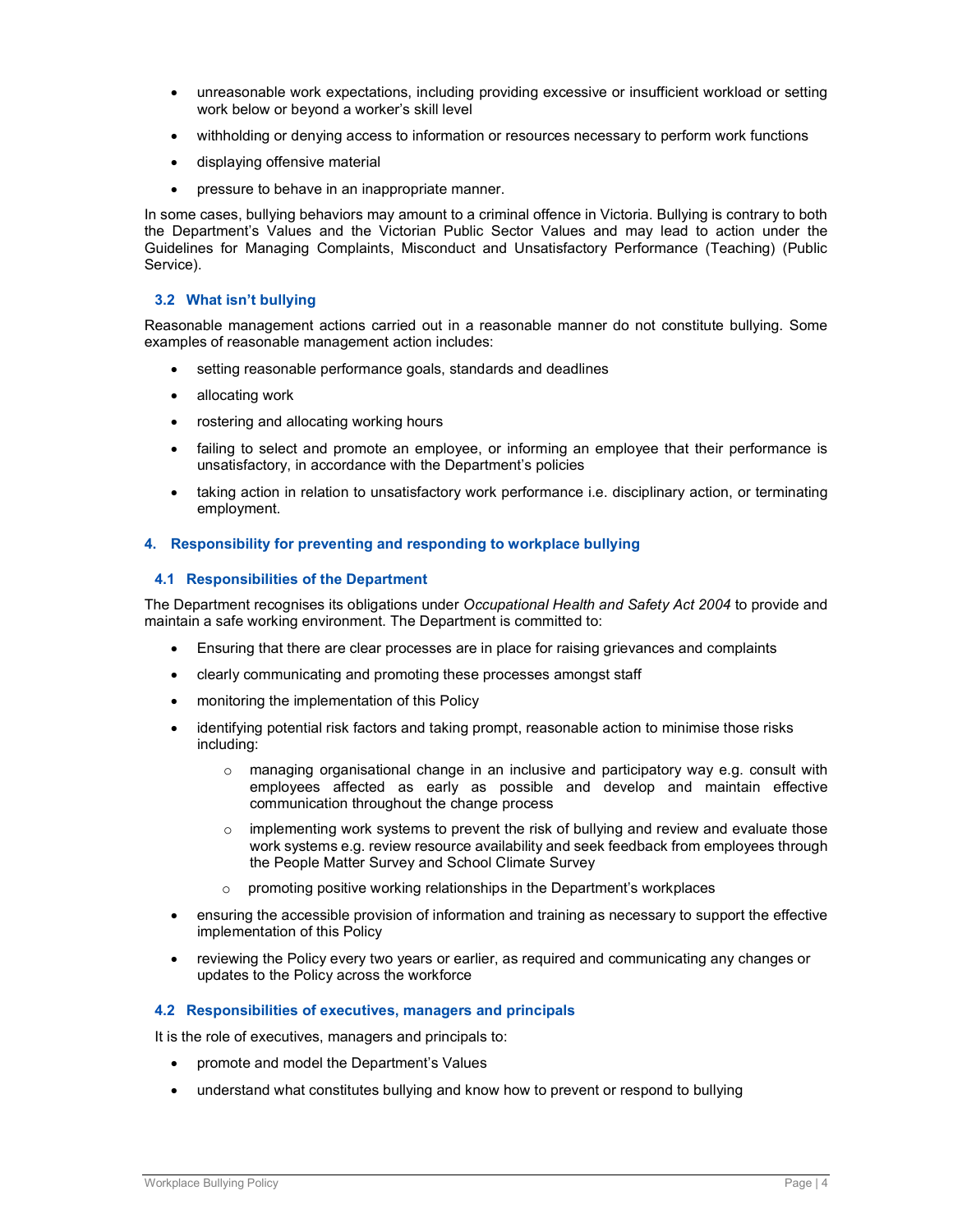- establish and maintain an environment where employees can conduct their daily work in a safe manner and where employees feel comfortable raising concerns relating to bullying or behaviour that causes a risk to health and/or safety
- identify behaviour that may amount to bullying, and take prompt action to address the behaviour. If the behavior involves violence or a threat of violence, contact Victoria Police
- consult and communicate with employees and Health and Safety Representatives (HSRs) on decisions and changes that may affect their health and safety
- ensure staff responsibilities and accountabilities are clearly defined and agreed to
- ensure availability of adequate resources and information for employees to enable them to perform their role
- **•** facilitate teamwork and cooperation
- respond to concerns in a timely manner
- adhere to the Department's Guidelines for Managing Complaints, Misconduct and Unsatisfactory Performance (Teaching) (Public Service) when managing a bullying complaint
- encourage reporting onto eduSafe and close out reported incidents
- ensure employees are aware of available support services e.g. Employee Assistance Program (EAP) and the DET Workplace Contact Officers Network (WCO)
- ensure that all discussions, communications and actions are handled with sensitivity and confidentiality.

#### 4.3 Responsibilities of employees

Employees are to take reasonable care for their own health, safety and wellbeing while at work and ensure that their acts or omissions do not adversely affect the health, safety and wellbeing of others. It is the responsibility of employees who believe they are experiencing bullying to:

- raise matters of concern at an early stage and actively participate in the complaint management process if necessary
- provide specific information regarding the perceived or alleged bullying in a form that enables the allegation to be considered and managed accordingly
- maintain confidentiality and not discuss or release information relating to a bullying complaint to any third party who has no legitimate involvement in the process
- ensure that any allegations relating to bullying are made honestly and not vexatiously or maliciously, or to impede legitimate managerial action
- cooperate with any complaint procedure in a timely and professional manner.

# 5. How to report bullying

If an employee believes they are experiencing or witness bullying, the first priority is to seek support listed in Section 7.

The following steps provide a guide for employees reporting bullying:

- 1. discuss and/or report the behaviour to your manager or principal. If the behaviour relates to your manager or principal, you can raise the matter with their manager. When raising the matter, it is often useful to communicate directly about your experience. You can also report it through eduSafe. Refer to the eduSafe Quick Reference Guide for further information.
- 2. with your manager or principal's support, you may wish to use informal avenues to discuss and resolve the issues. For instance, you may wish to speak about the behaviour with the person directly, such as with support from your manager or principal.
- 3. you may also wish to lodge a formal complaint of bullying. Lodging a complaint will mean that your allegations are properly considered, with an outcome provided to you. Based on the allegations, your manager will run a process to examine your allegations and allow the person to respond to your allegations. Your complaint should contain your specific allegations of behaviour that you believe is bullying. It is always best to lodge your complaint in writing. You can also report bullying